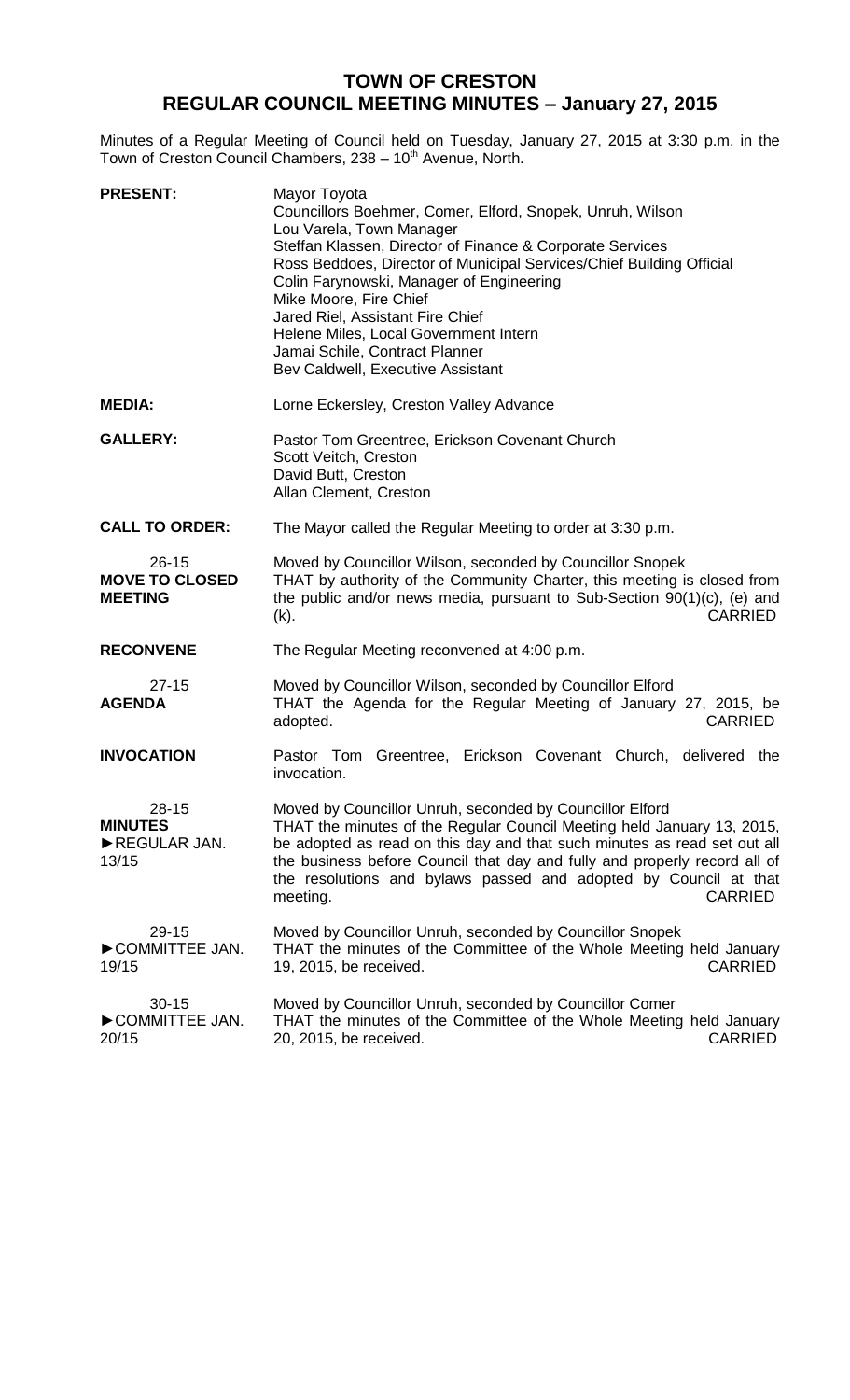| <b>COUNCIL</b><br><b>COMMITTEE</b><br>$31 - 15$<br>▶ JAN. 19/15 MTG<br><b>RECOMMENDATIONS</b><br>▶ PRE-BUDGET<br><b>EXPENDITURES</b> | Moved by Councillor Wilson, seconded by Councillor Unruh<br>THAT Council Committee Recommendation No. 1 from the January 19,<br>2015 Regular Committee of the Whole Meeting, be adopted as follows:<br><b>RECOMMENDATION NO. 1:</b><br>THAT the presentation from the Director of Finance and Corporate<br>Services, with respect to the proposed 2015 Town of Creston budget, be<br>received; AND FURTHER, THAT Council authorizes staff to proceed with<br>pre-budget expenditures for 2015, as follows:<br>- Town Hall Renovations (General Capital – Works Department) in the<br>amount of \$5,000;<br>- Public Works Building Renovations (General Capital - Works<br>Department) in the amount of \$5,000;<br>- Vehicle/Equipment Replacement (General Capital - Works Department)<br>in the amount of \$71,000 to replace Unit #807 (Dodge one ton truck) and<br>Unit #860 (Building Inspection van);<br>- Pipe Replacement Projects (Water Capital - Works Department) in the<br>amount of \$65,000;<br>- Fire Hydrant Replacement (Water Capital – Works Department) in the<br>amount of \$25,000;<br>- Sewer Line Pipe Replacement (Sewer Capital - Works Department) in<br>the amount of \$100,000;<br>- Inflow & Influent (I&I) Remediation (Sewer Capital – Works Department)<br>in the amount of \$50,000<br>- Inflow & Influent (I&I) Investigation (Sewer – Works Department) in the<br>amount of \$50,000; and,<br>- SE Basin Topo Mapping (Works Department) in the amount of \$10,500.<br><b>CARRIED</b> |
|--------------------------------------------------------------------------------------------------------------------------------------|-----------------------------------------------------------------------------------------------------------------------------------------------------------------------------------------------------------------------------------------------------------------------------------------------------------------------------------------------------------------------------------------------------------------------------------------------------------------------------------------------------------------------------------------------------------------------------------------------------------------------------------------------------------------------------------------------------------------------------------------------------------------------------------------------------------------------------------------------------------------------------------------------------------------------------------------------------------------------------------------------------------------------------------------------------------------------------------------------------------------------------------------------------------------------------------------------------------------------------------------------------------------------------------------------------------------------------------------------------------------------------------------------------------------------------------------------------------------------------------------------------------------------------|
| $32 - 15$<br>▶ JAN. 20/15 MTG<br><b>RECOMMENDATIONS</b><br>CRESTON FIRE<br><b>RESCUE STRATEGIC</b><br><b>PLAN</b>                    | Moved by Councillor Unruh, seconded by Councillor Comer<br>THAT Council Committee Recommendation No. 1 from the January 20,<br>2015 Regular Committee of the Whole Meeting, be adopted as follows:<br><b>RECOMMENDATION NO. 1:</b><br>THAT the verbal presentation by Dave Mitchell & Associates Ltd.,<br>regarding the proposed Creston Fire Rescue Department Strategic Plan<br>2014, be received; AND FURTHER, THAT the Fire Chief bring forward the<br>proposed Creston Fire Rescue Department Strategic Plan 2014, to an<br>upcoming Committee of the Whole Meeting for further consideration and<br>recommendation.<br><b>CARRIED</b>                                                                                                                                                                                                                                                                                                                                                                                                                                                                                                                                                                                                                                                                                                                                                                                                                                                                                 |
| 33/15<br>▶ POLICE SERVICES                                                                                                           | Moved by Councillor Comer, seconded by Councillor Wilson<br>THAT Ltr #32 from the Union of BC Municipalities, regarding an offer for<br>RCMP representatives to attend a Council meeting to discuss the delivery<br>and financing of police services, be received.<br><b>CARRIED</b>                                                                                                                                                                                                                                                                                                                                                                                                                                                                                                                                                                                                                                                                                                                                                                                                                                                                                                                                                                                                                                                                                                                                                                                                                                        |
| 34-15<br>ELECTRICITY<br><b>REBATE (FORTIS BC)</b>                                                                                    | Moved by Councillor Unruh, seconded by Councillor Comer<br>THAT Ltr #27 from FortisBC Inc., regarding electrical rebates for the Town<br>of Creston with respect to its investment into energy efficiencies in relation<br>to recent upgrades at the wastewater treatment plant, be received.<br><b>CARRIED</b>                                                                                                                                                                                                                                                                                                                                                                                                                                                                                                                                                                                                                                                                                                                                                                                                                                                                                                                                                                                                                                                                                                                                                                                                             |
| $35 - 15$<br>COLUMBIA BASIN<br><b>INST. OF REGIONAL</b><br><b>HISTORY</b>                                                            | Moved by Councillor Wilson, seconded by Councillor Unruh<br>THAT Ltr #45 from the Columbia Basin Institute of Regional History,<br>regarding membership in that organization, be received; AND FURTHER,<br>THAT Council approves the purchase of a one year corporate membership<br>with the Columbia Basin Institute of Regional History, for the Town of<br><b>CARRIED</b><br>Creston, in the amount of \$200.00.                                                                                                                                                                                                                                                                                                                                                                                                                                                                                                                                                                                                                                                                                                                                                                                                                                                                                                                                                                                                                                                                                                         |
| $36 - 15$<br>$\blacktriangleright$ AKBLG<br><b>MEMBERSHIP</b>                                                                        | Moved by Councillor Snopek, seconded by Councillor Wilson<br>THAT Ltr #26 from the Association of Kootenay & Boundary Local<br>Governments, regarding 2015 membership renewal, be received; AND<br>FURTHER, THAT Council approves renewal of the membership with the<br>Association of Kootenay & Boundary Local Governments, for 2015, in the<br>amount of \$1,202.16.<br><b>CARRIED</b>                                                                                                                                                                                                                                                                                                                                                                                                                                                                                                                                                                                                                                                                                                                                                                                                                                                                                                                                                                                                                                                                                                                                   |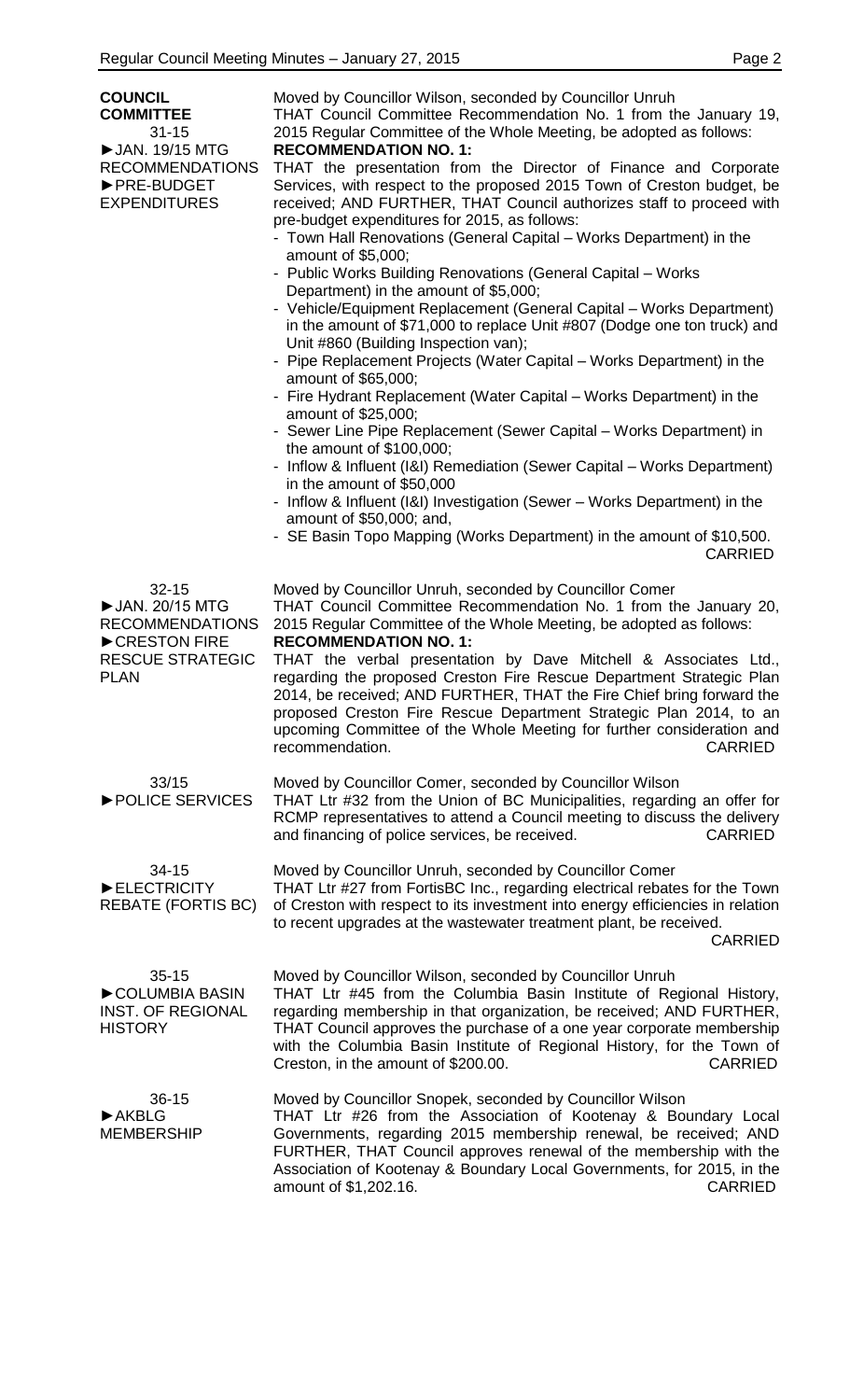| $37 - 15$<br>CV CHIROPRAC-<br><b>TIC RE UTILITY</b><br><b>CHARGES</b> | Moved by Councillor Elford, seconded by Councillor Wilson<br>THAT Ltr #33 from Dr. Richard Smith of Creston Valley Chiropractic,<br>regarding 2015 utility billing, be received; AND FURTHER, THAT staff<br>write Dr. Richard Smith of Creston Valley Chiropractic, acknowledging his<br>concerns with respect to the Town's water and sewer utility rates for 2015,<br>explaining the rationale for the utility rates charged for a shared<br>residential/commercial facility.<br><b>CARRIED</b>                                                                                                                                                                                                                                                                                                                                                                                                                                                                                                                                                                                                                                                                                                                                                                                            |
|-----------------------------------------------------------------------|----------------------------------------------------------------------------------------------------------------------------------------------------------------------------------------------------------------------------------------------------------------------------------------------------------------------------------------------------------------------------------------------------------------------------------------------------------------------------------------------------------------------------------------------------------------------------------------------------------------------------------------------------------------------------------------------------------------------------------------------------------------------------------------------------------------------------------------------------------------------------------------------------------------------------------------------------------------------------------------------------------------------------------------------------------------------------------------------------------------------------------------------------------------------------------------------------------------------------------------------------------------------------------------------|
| $38 - 15$<br>SITE C DAM<br><b>PROJECT</b>                             | Moved by Councillor Snopek, seconded by Councillor Wilson<br>THAT Ltr #24 from the District of Hudson's Hope, requesting support for a<br>one year moratorium on the Site C Dam Project, to allow time to refer the<br>Project to the BC Utilities Commission for independent review of the need,<br>cost and alternatives to Site C, be received.<br><b>CARRIED</b>                                                                                                                                                                                                                                                                                                                                                                                                                                                                                                                                                                                                                                                                                                                                                                                                                                                                                                                         |
| 39-15<br>PAYMENT FOR<br><b>SANTA SLEIGH</b>                           | Moved by Councillor Boehmer, seconded by Councillor Wilson<br>THAT Ltr #54 from the Creston Valley Spirit Committee, regarding<br>payment for the construction of a sleigh, be received; THAT Council<br>approves payment to Across the Board Creations, in the amount of<br>\$1,500, as the additional cost to construct a sleigh for the Creston Valley<br>Spirit Committee; AND FURTHER, THAT the additional \$1,500 to be<br>charged to the Town of Creston 'Float' account for the year 2014.<br><b>CARRIED</b>                                                                                                                                                                                                                                                                                                                                                                                                                                                                                                                                                                                                                                                                                                                                                                         |
| 40-15<br>CAPITAL<br><b>PURCHASE RE</b><br><b>AERIAL APPARATUS</b>     | Moved by Councillor Wilson, seconded by Councillor Elford<br>THAT Ltr #57 from the Fire Chief, regarding the capital purchase of a Fire<br>Department quint (aerial) apparatus, be received; THAT staff is authorized<br>to purchase a used quint (aerial) apparatus suitable for the operational<br>needs of the Fire Rescue Service, not to exceed \$280,000; AND<br>FURTHER, THAT staff is to allocate one engine, identified as Unit #250,<br>as the fire engine requirement for West Creston, and to recover \$90,000<br>within the fire protection contract with the Regional District of Central<br><b>CARRIED</b><br>Kootenay for West Creston fire protection.                                                                                                                                                                                                                                                                                                                                                                                                                                                                                                                                                                                                                      |
| $41 - 15$<br>▶OCP & REZONING<br>OF 801 VANCOUVER<br><b>STREET</b>     | Moved by Councillor Unruh, seconded by Councillor Snopek<br>THAT Ltr #55 from the Town Planner, regarding Official Community Plan<br>Bylaw and Zoning Bylaw amendments with respect to a rezoning<br>application for 801 Vancouver Street, be received; THAT Council consider<br>giving two readings to Official Community Plan Amendment Bylaw No.<br>1809 and Zoning Amendment Bylaw No. 1810 with respect to 801<br>Vancouver Street, at the January 27, 2015 Regular Council meeting;<br>THAT staff is authorized to prepare a 'Nuisance Covenant' to be registered<br>on title for 801 Vancouver Street, prior to the adoption of Bylaw Nos. 1809<br>and 1810; THAT prior to Public Hearings and third readings of Official<br>Community Plan Amendment Bylaw No. 1809 and Zoning Amendment<br>Bylaw No. 1810, the applicant, Chaplin West Venture Ltd., is required to<br>present to Council a rationale to justify the total floor area associated with<br>the proposed 'craft' and 'micro' manufacturing component of the proposed<br>development; AND FURTHER, THAT Council requests Chaplin West<br>Venture Ltd. to host a public information session before advancing the<br>application and respective Bylaws to third reading.<br><b>CARRIED</b><br>OPPOSED: Councillor Boehmer |
| <b>BYLAWS</b>                                                         |                                                                                                                                                                                                                                                                                                                                                                                                                                                                                                                                                                                                                                                                                                                                                                                                                                                                                                                                                                                                                                                                                                                                                                                                                                                                                              |
| 42-15<br>BYLAW 1809<br>$(1^{ST}$ & $2^{ND}$ RDGS)                     | Moved by Councillor Elford, seconded by Councillor Unruh<br>THAT Official Community Plan Amendment Bylaw No. 1809, 2015, be<br>read a first time by title, second time by content.<br><b>CARRIED</b>                                                                                                                                                                                                                                                                                                                                                                                                                                                                                                                                                                                                                                                                                                                                                                                                                                                                                                                                                                                                                                                                                         |
| 43-15<br>BYLAW 1810<br>$(1^{ST}$ & $2^{ND}$ RDGS)                     | Moved by Councillor Wilson, seconded by Councillor Comer<br>THAT Zoning Amendment Bylaw No. 1810, 2015, be read a first time by<br>title, second time by content.<br><b>CARRIED</b>                                                                                                                                                                                                                                                                                                                                                                                                                                                                                                                                                                                                                                                                                                                                                                                                                                                                                                                                                                                                                                                                                                          |
| 44-15<br>STRATEGIC<br><b>PRIORITIES CHART</b>                         | Moved by Councillor Comer, seconded by Councillor Boehmer<br>THAT the Strategic Priorities Chart, as presented, be received.<br><b>CARRIED</b>                                                                                                                                                                                                                                                                                                                                                                                                                                                                                                                                                                                                                                                                                                                                                                                                                                                                                                                                                                                                                                                                                                                                               |

45-15 ►COMMITTEE OF THE WHOLE AGENDA Moved by Councillor Elford, seconded by Councillor Unruh THAT the Regular Committee of the Whole Meeting agenda, as presented, be received. CARRIED